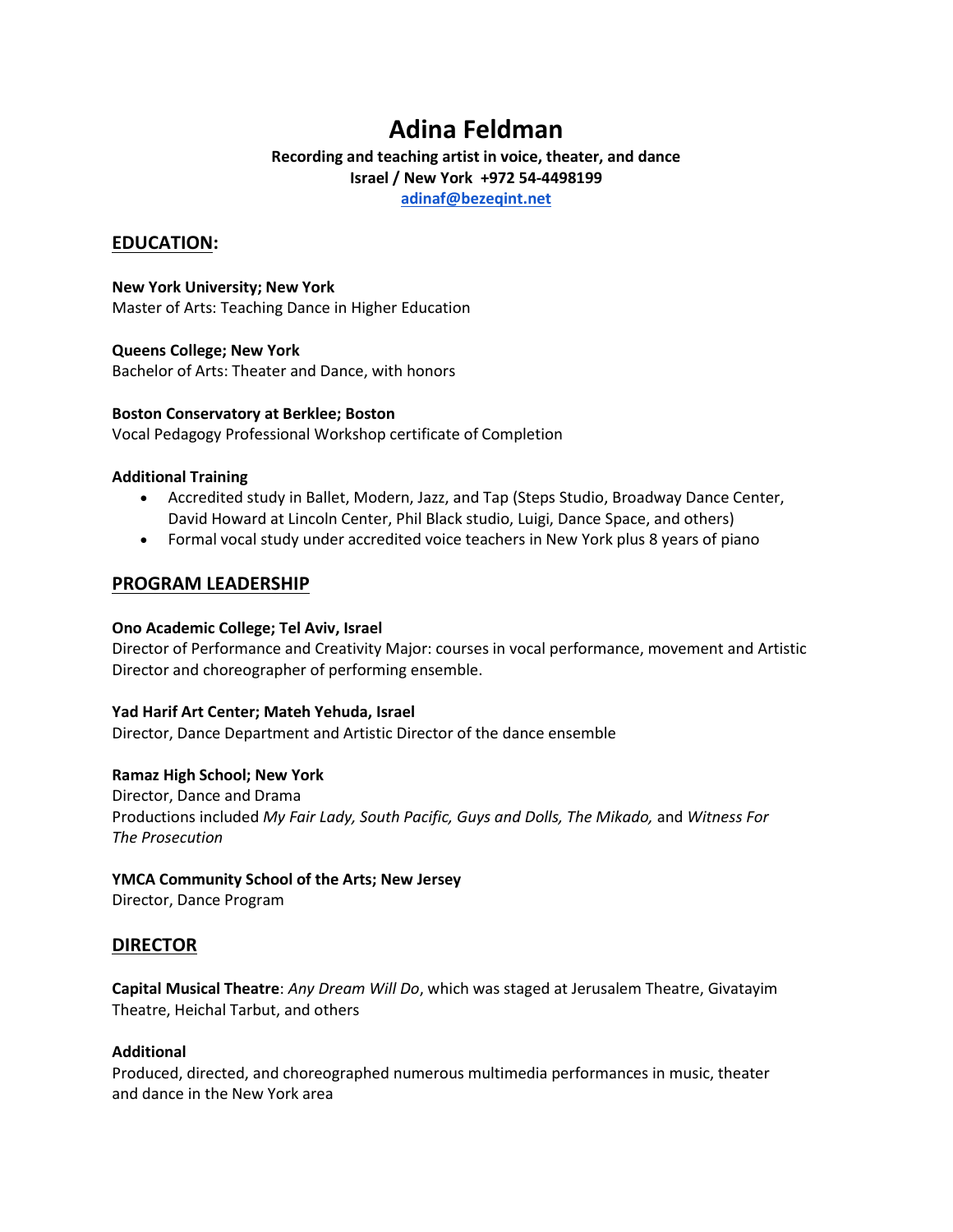# **CHOREOGRAPHER**

**Raise Your Spirits Theatre; Israel/North America** *Mikva: the Musical*

**Capital Musical Theatre; New York, NY** *Any Dream Will Do*

**Beit Hillel Theater Workshop at Hebrew University**: *West Side Story, Blood Brothers, and A Chorus Line*

**Israeli Government Holocaust Memorial (Broadcast); Yad Kibbutz Mordechai, Israel** *A Feather in the Wind*; original choreographic work

**JEST; New York, NY** *The Music Ma*n

# **TEACHING ARTIST**

**Hebrew University; Jerusalem, Israel** Instructor: Movement for Actors, Musical Theatre Workshop, and Acting I.

**Rubin Academy of Music & Dance; Jerusalem, Israel** Instructor: Dance

**Wingate Institution of Higher Education; Netanya, Israel** Instructor: Dance

**Ministry of Education; Israel** Performance workshops for students

# **PERFORMING ARTIST**

- Performed "The Star Spangled Banner" for an official State event with President Barack Obama
- Performed for the General Assembly
- Appeared on major network television in various capacities in music, theater, and dance
- Performed *Voice of A Woman - From Ella to Barbra* throughout Israel
- Principal roles in *West Side Story* (Anita), *A Chorus Line* (Cassie), *Any Dream will Do*  (Evita), *Les Miserables* (Fantine) *Guys and Dolls* (Adelaide), *South Pacific* (Nellie), *Oklahoma* (Laurie), *The Sound Of Music* (Maria), and *Grease* (Rizzo)
- Principal actress in the Jewish film *Tviat Ezba*
- Broadway Tribute shows with Hed Big Band
- *Habayta - Coming Home* performances
- Voiceover actress for film and television